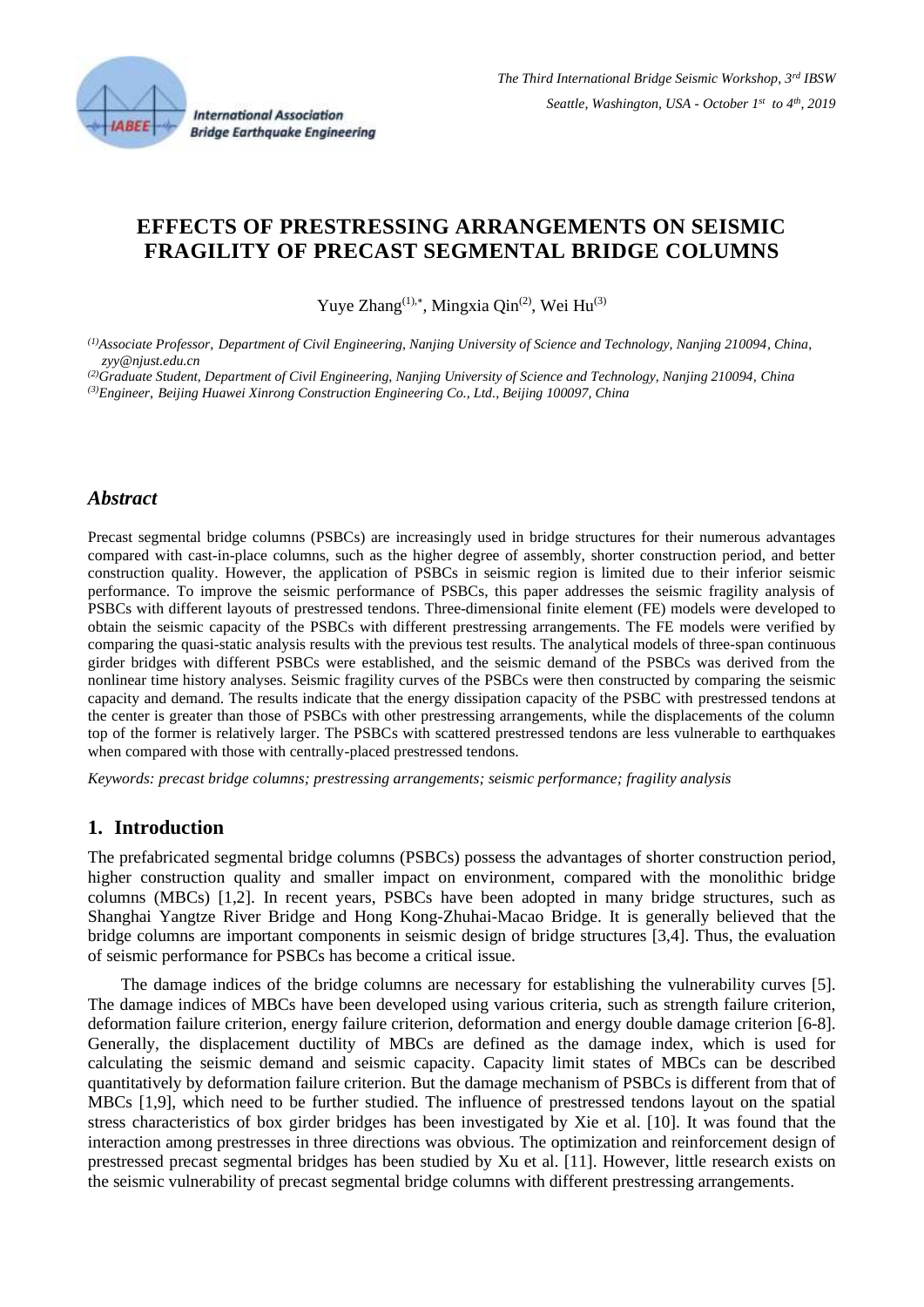The objective of this paper was to evaluate the effects of prestressed tendon layouts on the seismic fragility of PSBCs. Firstly, the quasi-static analyses of PSBCs under cyclic loading were carried out to calculate the limit states of the PSBCs, corresponding to the seismic capacity. Nonlinear time-history analyses on the full bridge models, with different prestressed tendon layouts in PSBCs, were then conducted to obtain the seismic demands and damage indices of PSBCs. A suite of fifty recorded ground motions were applied to the bridge models. The vulnerability curves were finally developed by comparative analysis of the seismic capacities and demands of the PSBCs.

## **2. Analytical models**

Three layouts of prestressed tendons (PTs) were designed to investigate the influence of their arrangement on the seismic capacity of PSBCs. As shown in Fig. 1, the column with centrally placed PTs was named as PSBC1. PSBC2 was arranged with two PTs at the section edge, and four PTs were arranged at the section edge in PSBC3. The PT spacing were both 160 mm in two horizontal directions. The calculated length of the column model was 1850 mm. Each column included 4 segments, and each segment had a diameter of 350 mm and height of 400 mm. Table 1 shows the design parameters of the three numerical test models.

| Specimen          | Height of<br>specimen (mm) | Diameter of<br>specimen (mm) | Axial load<br>rate | Number of<br><b>PTs</b> | Diameter of PT <sub>s</sub><br>(mm) | Layout of PT <sub>s</sub>         |
|-------------------|----------------------------|------------------------------|--------------------|-------------------------|-------------------------------------|-----------------------------------|
| PSBC1             | 1850                       | 350                          | 0.224              |                         | 22.0                                | Centrally-<br>placed PTs          |
| PSBC <sub>2</sub> | 1850                       | 350                          | 0.224              | ↑                       | 15.6                                | Two scattered<br><b>PTs</b>       |
| PSBC <sub>2</sub> | 1850                       | 350                          | 0.224              | 4                       | 11.0                                | Four scattered<br>PT <sub>s</sub> |

Table 1 Design parameters of numerical test models



Fig. 1. Columns with different PTs arrangments: (a) elevation layout, and (b) cross section (units: mm).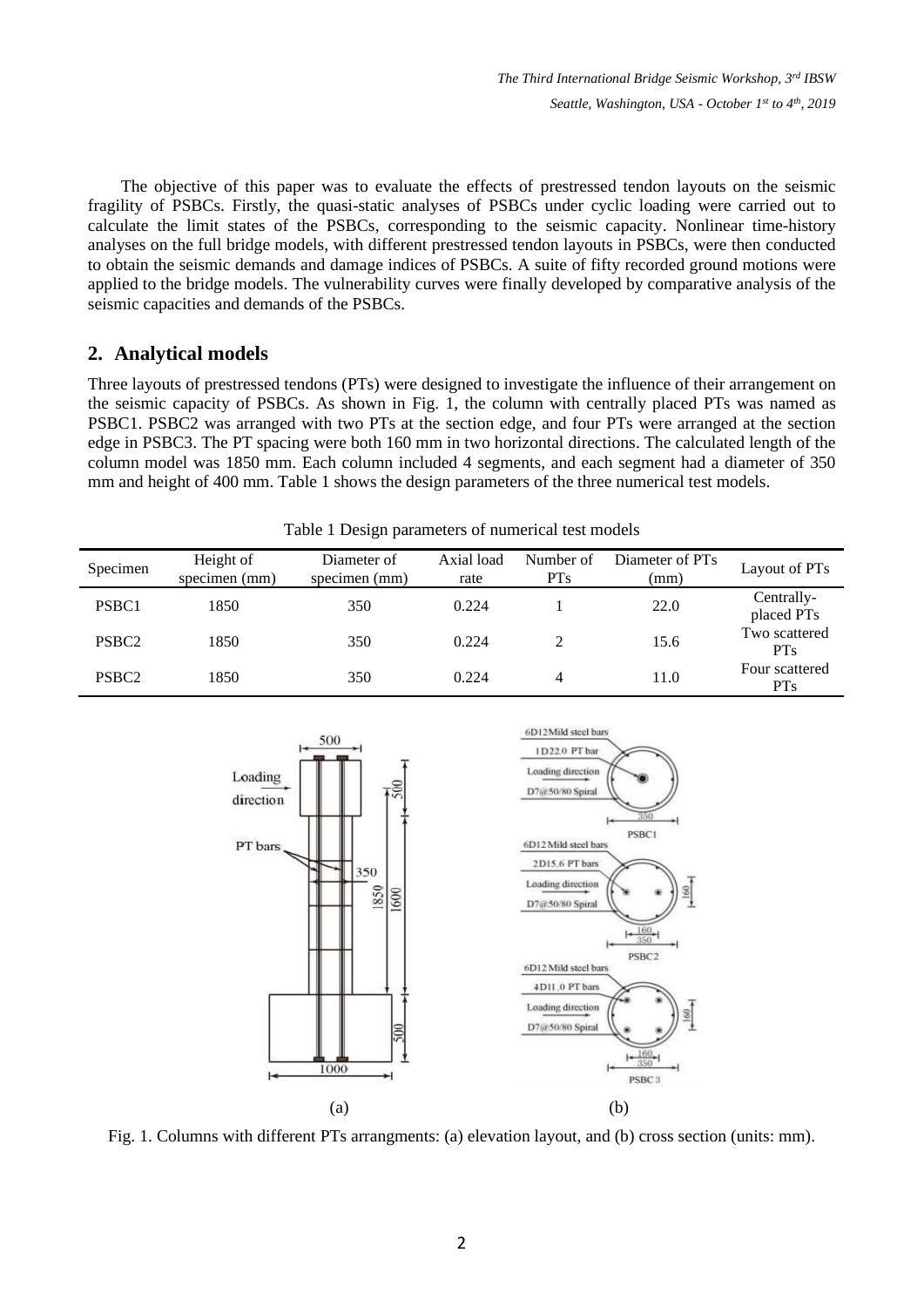#### 2.1 Model establishment

ABAQUS/Standard was adopted to develop the PSBC models correponding to the cyclic loading tests on PSBCs conducted by Bu et al. [12]. The finite element model is shown in Fig. 2. Column concrete was simulated by C3D8R element, and the Concrete Damage Plasticity model was selected to simulate column concrete behavior. Truss element (T3D2) was selected and embedded into concrete element to model the steel reinforcements. Beam element (B31) was used to simulate the unbonded PT tendons, which were designed to remain elastic throughout the test. PT force was exerted on the element using thermal method, by defining an expansion co-efficient for steel tendon material and predefined fields for temperature control inbetween analysis steps, which can be calculated by following equations:

$$
N = -\Delta T \alpha E A_s \tag{1}
$$

$$
\mu = N / (f_c A) \tag{2}
$$

where  $\Delta T$  is the temperature, *N* is the axial pressure,  $\alpha$  is the expansion coefficient of prestressed tendons, *E* is the elastic modulus of prestressed tendons,  $A_s$  is the area of the prestressed tendon,  $\mu$  is the axial compression ratio, and  $f_c$  is the axial stress of the concrete. *A* is the cross-sectional area.  $\Delta T = -337.5$ °C,  $\alpha = 1.2 \times 10^{-5}$ ,  $E = 2 \times 10^5 N/mm^2$ ,  $A_s = 379.9 mm^2$ ,  $f_c = 14.3 N/m^2$ ,  $A = 96162.5 mm^2$ .



Fig. 2 Representative model of the PSBC

#### 2.2. Model verification

The load-displacement (magnitude) hysteresis curve calculated by the PSBC model was compared with the experimental obtained from Reference [12]. As shown in Fig. 3, the numerical results are in good agreement with the experimental results, except those at the negative displacement stage. In the negative direction, the test lateral loads are slightly larger than the numerical results at larger drifts. This could due to the slip between the segments. The residual displacement occurred at the end of the positive unloading, so that the displacement in the negative direction is slightly larger than the positive direction [13]. In general, the numerical results agree well with the experimental results. The solid finite element model developed in this paper could be used to predict the energy dissipation capacity and residual displacement of the columns.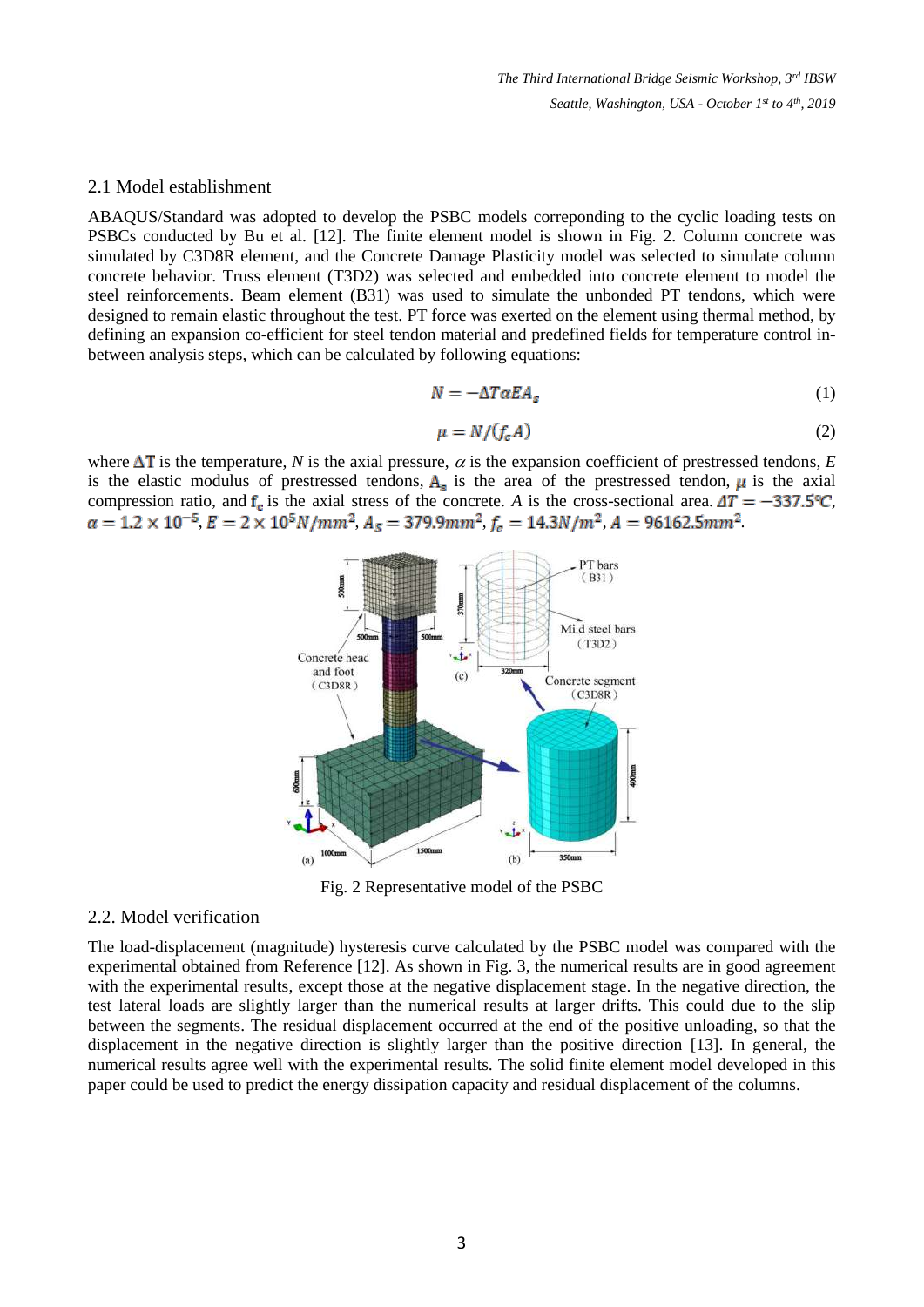

Fig. 3 Lateral force-drift curves derived from the numermal analyses and tests [12]

#### **3. Vulnerability analysis**

#### 3.1. Analytical mothod

To estimate the damage probability of PSBCs during a seismic event, the vulnerability analysis method was adopted in this study. The vulnerability function represents the probability of the seismic demand of the column exceeding the seismic capacity under seismic excitations with specific intensities. The seismic demand value  $(S_d)$  can be obtained through nonlinear time-history analysis of the bridge model under an ensemble of ground motion records, which can be represented by an appropriate intensity measure (IM). The peak ground acceleration (PGA) is selected as the IM in this paper. The seismic capacity value  $(S<sub>e</sub>)$  can be obtained through quasi-static analysis of the PSBC model. Since  $S_d$  and  $S_c$  both follow the lognormal distribution, the vulnerability function can be expressed as

$$
P_f[S_d \ge S_c | IM] = \Phi \left[ \frac{\ln S_d - \ln S_c}{\sqrt{\beta_d^2 - \beta_c^2}} \right] = \Phi \left[ \frac{a + \frac{b \ln \text{pGA} - \ln S_c}{\sqrt{\beta_d^2 - \beta_c^2}}}{\sqrt{\beta_d^2 - \beta_c^2}} \right] \tag{3}
$$

where  $S_d$  is the structural demand,  $S_c$  is the stuctural capacity,  $\beta_d$  is Standard deviation of the lognormal distribution of seismic demand,  $\beta_c$  is Standard deviation of the lognormal distribution of seismic capacity,  $\Phi(.)$  is the standard normal cumulative distribution function, *a* and *b* are regression coefficients based on the  $S_d$  and *IM* from the nonlinear time-history analysis for the bridge model and analysis of the selected ground motion, respectively.

#### 3.2. Damage index formula

As mentioned above, limit states of MBC can be described quantitatively with deformation formula. In this paper, the damage index formula of maximum deformation and cumulative hysteretic energy consumption proposed by Park-Ang was used to define limit states of PSBCs [14], as expressing in following equation:

$$
DI = \frac{\delta_{max}}{\delta_u} + \frac{\beta}{\rho_v + \delta_u} \int dE \tag{4}
$$

where  $\delta_{max}$  is the maximum displacement when the state of failure is reached, which can be obtained from the hysteresis curve.  $\delta_u$  is ultimate deformation of the column, taking Pushover analysis results.  $Q_y$  is the yield strength of the column, taking the lateral loading force when the strain of the prestressed tendon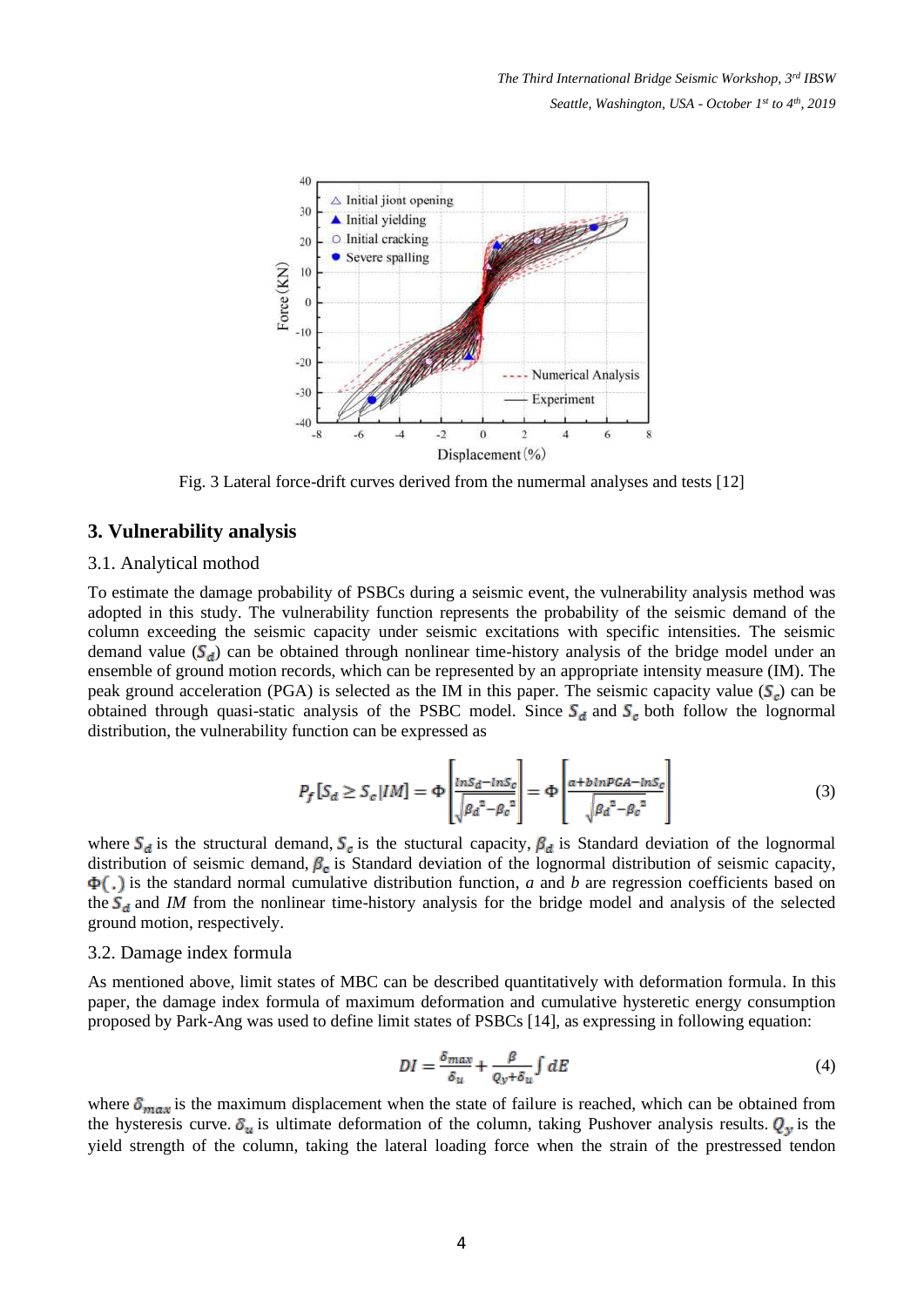reaches the yield strain.  $\int dE$  is accumulated hysteretic energy of columns when the state of failure is reached, and  $\beta$  is Correction factor, which can be reversed according to  $DI=1$  when collapse occur [14].

Hwang et al. [7] modified the Park-Ang formula and proposed the relationship between damage state and damage index The Park-Ang damage index model was employed to obtain the relationship between the damage index and the lateral displacement amplitude of the unbonded prestressed assemble column [15]. However, quantitative limit states on seismic capacity of PSBCs are rarely studied. In the next part, lateral force-drift curves combined with energy dissipation curve and capacity parameters monitored in cyclic loading quasi-static analysis will be studied, then DI of PSBCs will be captured.

#### 3.3. Seismic capacity

The limit states are indications of the capacity to sustain different levels of the engineering demand parameters chosen, and are quantitative, indicating the realization of the damage state. Based on the Park-Ang's damage model, qualitative limit states must be derived for the bridge of interest. These limit states should be defined in consistent parameters such as the capacity parameters monitored in cyclic loading quasi-static analysis [16]. For MBC, column damage is measured in terms of the column displacement ductility ratio [17]. Regarding column ductility displacement limit states, Tavares et al. [16] conducted a study specifically for the Chemin des Dalles bridge columns, with a sectional analysis program and a damage mechanics-based program [18]. Three types of quantitative limit states were defined for the bridge columns, drift, curvature ductility, and displacement ductility. This paper combined the displacement ductility ratio, the concrete compressive strain and the prestressed tendon tensile strain monitored in the quasi-static cyclic loading test and residual displacement to jointly define the limit state of the column.

After the relevant data are sorted, the four limit states of PSBC are quantitatively described, as shown in Table 2. Limit 1 can be defined as the displacement ductility reaches 1.0 or the compressive strain of the cover concrete reaches 0.002. Limit 2 can be defined as the displacement ductility reaches 1.2 or the compressive strain of the core concrete reaches 0.012. Limit 3 can be defined as the displacement ductility reaches 1.76 or the compressive strain of the core concrete reaches 0.018 or the PT strain reaches 0.007. Limit 4 can be defined as the displacement ductility reaches 4.76 or the compressive strain of the core concrete reaches 0.02 or the residual drift reaches  $0.8\%$   $\mathbf{l}_h$ .

| Damage states      | Displacement Ductility<br>(Hwang et al. 2000) | Compressive Strain                             | <b>PT</b> Strain              | Residual Drift                                      |
|--------------------|-----------------------------------------------|------------------------------------------------|-------------------------------|-----------------------------------------------------|
| Slight damage      | 1.0                                           | 0.002 (cover concrete)<br>(Bu et al. 2016)     | NA                            | NA                                                  |
| Moderate<br>damage | 1.2                                           | $0.012$ (core concrete)<br>(JTG/T B02-01-2008) | <b>NA</b>                     | NA                                                  |
| Severe<br>damage   | 1.76                                          | 0.018 (core concrete)                          | $0.007$ (Wing et<br>al. 2003) | <b>NA</b>                                           |
| Collapse           | 4.76                                          | $0.02$ (core concrete)                         | <b>NA</b>                     | $0.8\%$ <i>l</i> <sub>b</sub> (Wing et al.<br>2003) |

Table 2 Minimum limit corresponding to damage states of the PSBC

Note:  $l_{h}$  is the effective height of the column.

According to the above modeling process and the minimun limit in Table 2, lateral force-drift curves of PSBC1, PSBC2 and PSBC3 were developed, the maximum displacement amplitude  $\delta_{max}$  corresponding to each damage state was marked in the hysteresis curves as shown in Fig. 4. When the horizontal loading force is reduced to 0, the tops of the three columns can return to the initial position relatively well, and the residual displacement is small. PSBC is with good self-resetting ability. For PSBC1, slight damage, moderate damage, severe damage and collapse occured when displacement amplitude reached 2%, 3.5%, 4.5% and 6% respectively. For PSBC2, limit 1 to 4 occured when displacement amplitude reached 2.5%, 3.5%, 5% and 7%, limit 1 to 4 of PSBC3 occured when displacement amplitude reached 2.5%, 4.0%, 5% and 7%.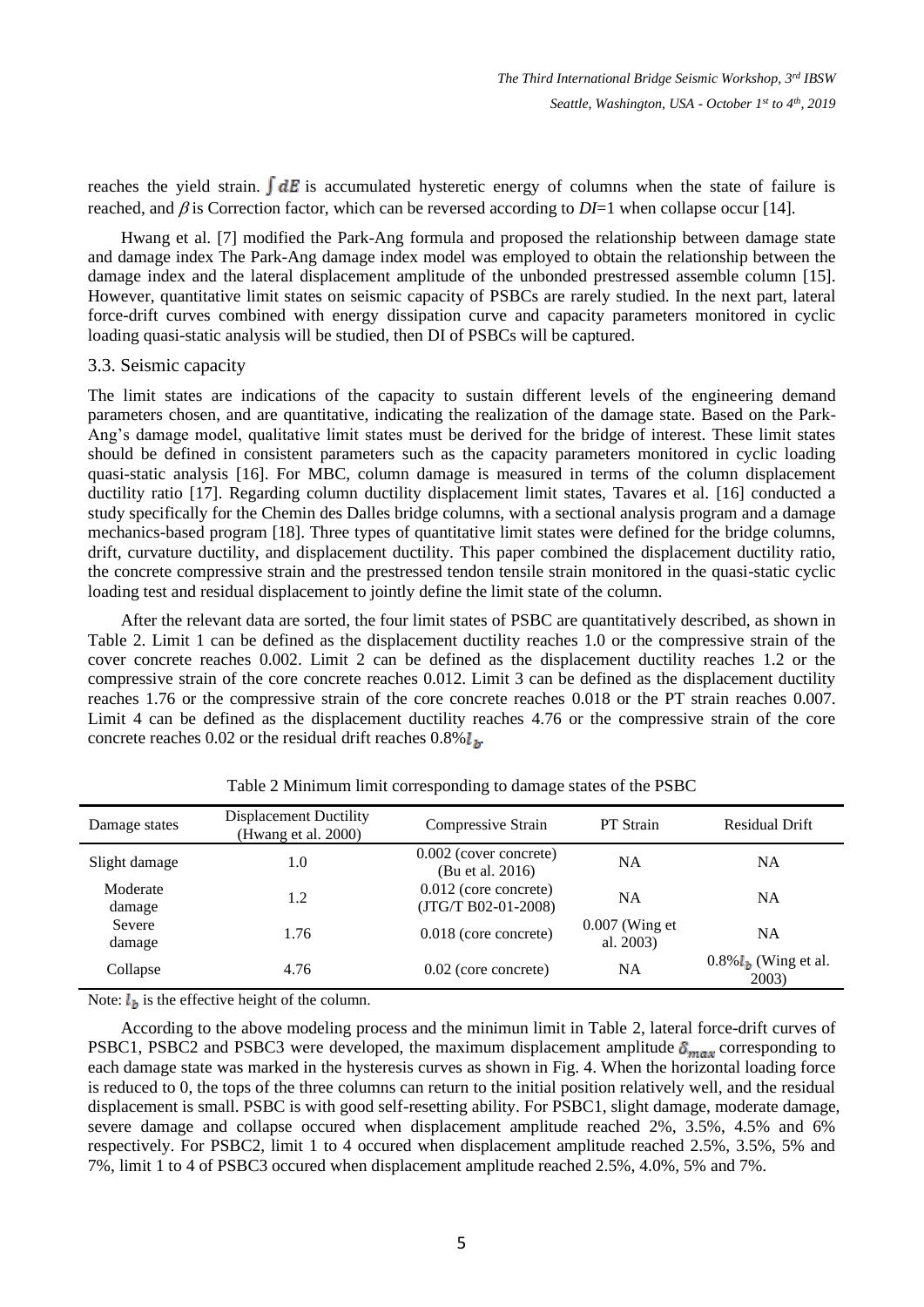Fig. 5 shows the energy dissipation curves of the three column models. It can be seen that PSBC1 exhibits the best energy dissipation capacity in the three PSBCs. The cumulative energy consumption is 757.7 kN (the unit of displacement is taken as 1), and the energy dissipation of PSBC2 and PSBC3 are 637.8 kN and 636.5 kN, respectively. The energy consumption of PSBC2 and PSBC3 are 15.8% and 16.0% smaller than that of PSBC1, respectively.



Fig. 4 Lateral force-drift curves: (a) PSBC1; (b) PSBC2; and (c) PSBC3



Fig. 5 Energy dissipation curves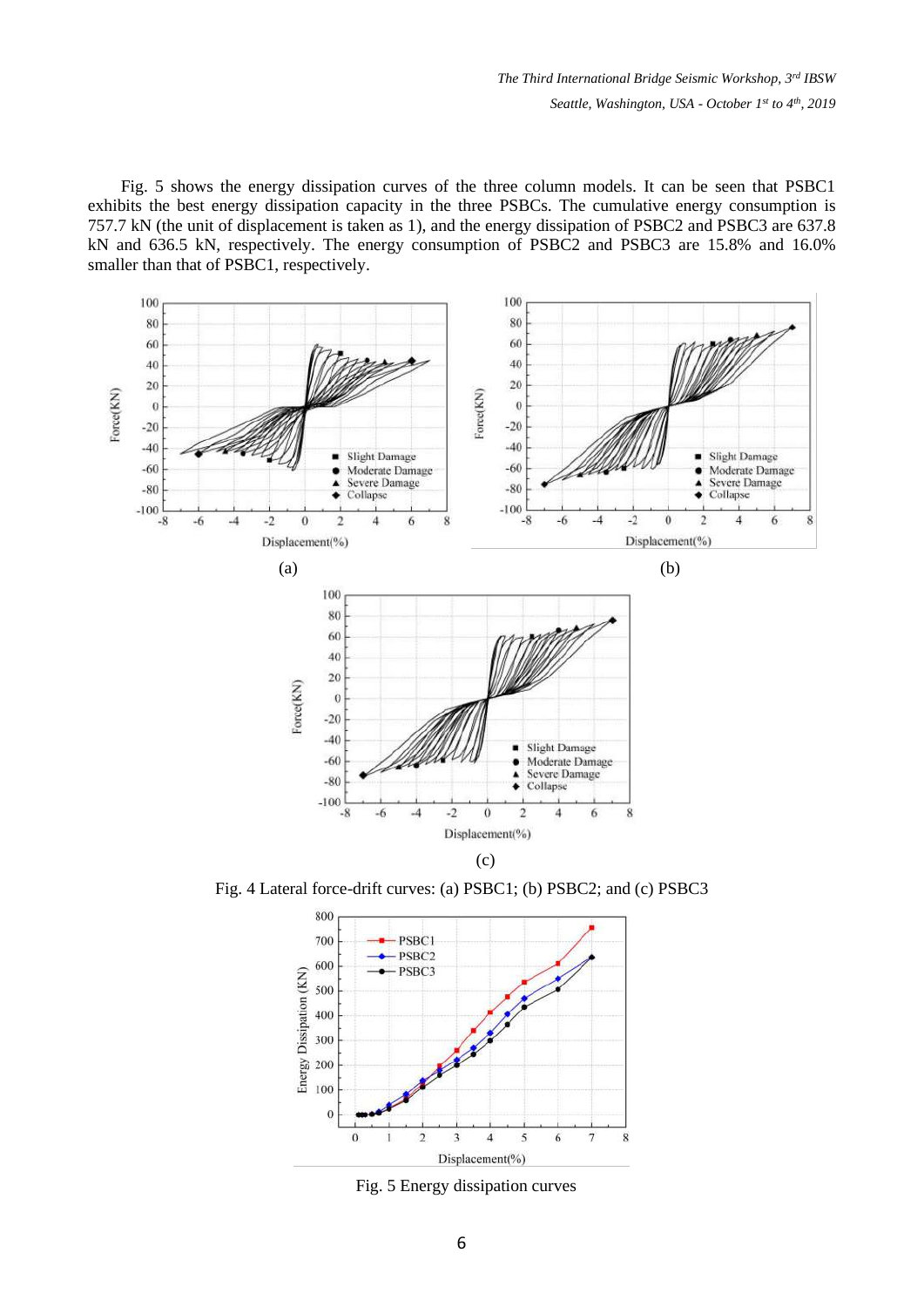According to the damage index formula proposed by Park-Ang, expressed as Equation (4), the damage parameters of the three columns were calculated. Table 3 lists the main parameters for calculating the damage indices of the PSBCs. Based on the parameter values in the Table 3, the limit-state capacities at four damage states of the three PSBCs were derived, as listed in Table 4.

|                   |                    | Q <sub>y</sub><br>β<br>$(10^{-4})$<br>(KN) | Slight damage |                          | Moderate damage  |                           | Severe damage |                          | Collapse   |                       |            |
|-------------------|--------------------|--------------------------------------------|---------------|--------------------------|------------------|---------------------------|---------------|--------------------------|------------|-----------------------|------------|
| Specimen          | $\delta_u$<br>(% ) |                                            |               | $\delta_{max}$<br>$(\%)$ | dE<br>$\rm (KN)$ | $\delta_{max}$<br>$(\% )$ | dE<br>(KN)    | $\delta_{max}$<br>$(\%)$ | dE<br>(KN) | $\delta_{max}$<br>(%) | dE<br>(KN) |
| PSBC1             | 8                  | 51.3                                       | 16.80         | 2.0                      | 126.00           | 3.5                       | 341.69        | 4.5                      | 477.15     | 6.0                   | 611.20     |
| PSBC <sub>2</sub> | 8                  | 60.4                                       | 9.47          | 2.5                      | 179.15           | 3.5                       | 270.28        | 5.0                      | 470.69     | 7.0                   | 637.8      |
| PSBC3             | 8                  | 62.8                                       | 9.87          | 2.5                      | 160.47           | 4.0                       | 299.02        | 5.0                      | 436.44     | 7.0                   | 636.51     |

Table 3 The main parameters for calculating the damage indices of the PSBCs

| Table 4 Limit-state capacities of PSBCs |       |                   |       |  |  |  |
|-----------------------------------------|-------|-------------------|-------|--|--|--|
|                                         | DI    |                   |       |  |  |  |
| Damage states                           | PSBC1 | PSBC <sub>2</sub> | PSBC3 |  |  |  |
| Slight damage                           | 0.302 | 0.348             | 0.344 |  |  |  |
| Moderate damage                         | 0.570 | 0.490             | 0.559 |  |  |  |
| Severe damage                           | 0.758 | 0.717             | 0.711 |  |  |  |
| Collapse                                | 1.0   | 1.0               | 1.0   |  |  |  |

## 3.4. Seismic demand

In order to obtain the seismic response of the PSBCs of bridge structures under ground motions, three-span continuous girder bridge models were constructed by SAP2000. Nonlinear time history analyses of the bridges under 50 ground motions were carried out. The columns adopted three forms of PSBCs as illustrated in Fig. 1 in Section 2. The bridge had three spans, which are  $22.0 + 30.0 + 22.0$  m. Fig. 6 shows the bridge elevation. The sliding bearings were arranged between the girders and the columns, or between the girders and the abutments. The abutment was fixed to the ground, as conducted in [19]. Two bearings were placed on each column, and there were four bearings on each abutment.



Fig. 6 Bridge elevation (units: m)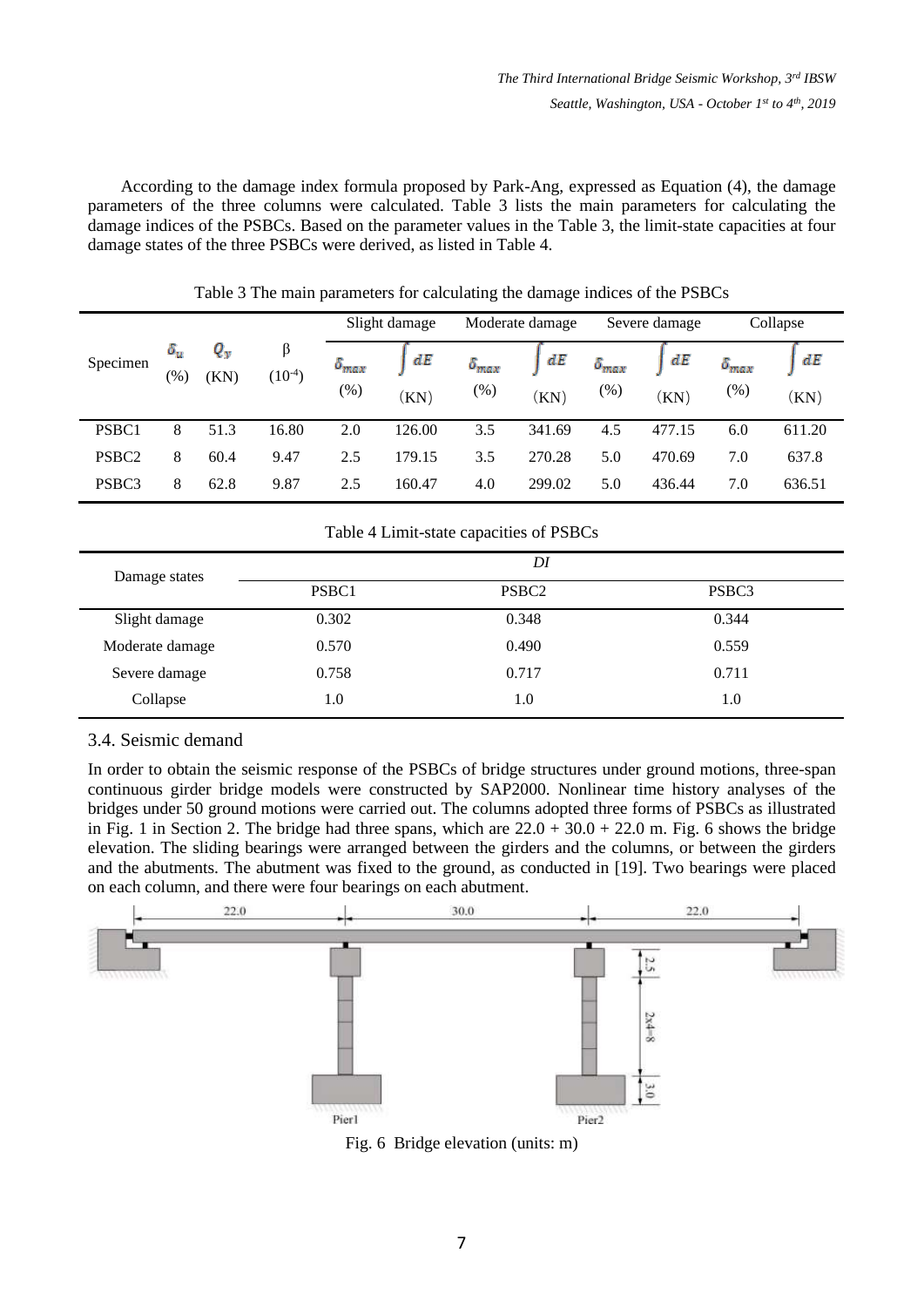A key factor in the analysis of vulnerability is the uncertainty of seismic intensity measure. The PGA is taken as the intensity measure in this paper. A suit of 50 seismic waves were selected from the PEER Ground Motion Database (http://peer.berkeley.edu/smcat). The acceleration time-history curves of these seismic waves are shown in Fig. 7. The 50 seismic waves are input into three full-bridge models respectively for seismic demand analyses.



Fig. 7 Response spectra for the selected ground motions

Based on the nonlinear time-history analyses of the full-bridge models, the displacement amplitudes of the PSBCs under ground motions were obtained. Table 5 lists the displacement distribution of PSBCs. It is indicated that the displacement of PSBC1 is mainly concentrated between 3% and 4%, while the displacement of PSBC2 and PSBC3 are mainly between 2% and 3%. It can be seen that the seismic response of the PSBCs with scattered PTs is smaller than that of the centrally-placed PTs. According to the displacement and energy consumption curve, the energy consumption of the columns corresponding to each seismic wave can be obtained. The energy consumption was taken into Equation (4) to obtain the seismic demand  $(S_d)$  of the PSBCs under 50 seismic waves. Table 6 lists the  $S_d$  distribution of the PSBCs. It shows that the seismic damage of the columns with scattered prestressing tendons is generally smaller than that of the columns with central PTs. Regression analyses were conducted for the logarithm of PGA and *Sd*, and the linear relationship between  $\ln S_d$  and  $\ln PGA$  was then obtained, as shown in Fig. 8.

| Displacement (%) | PSBC1            | PSBC <sub>2</sub> | PSBC3 |
|------------------|------------------|-------------------|-------|
| (0, 1]           | $\boldsymbol{0}$ | 2                 | 2     |
| (1, 2]           | 5                | 6                 | 6     |
| (2, 3]           |                  | 19                | 19    |
| (3, 4]           | 21               | 11                | 11    |
| (4, 5]           | 7                | 5                 | 5     |
| (5, 6]           | 2                | 4                 | 4     |
| (6, 7]           | 2                | 2                 | 2     |
| $(7, +\infty)$   | 6                |                   |       |

Table 5 Displacement distribution of PSBCs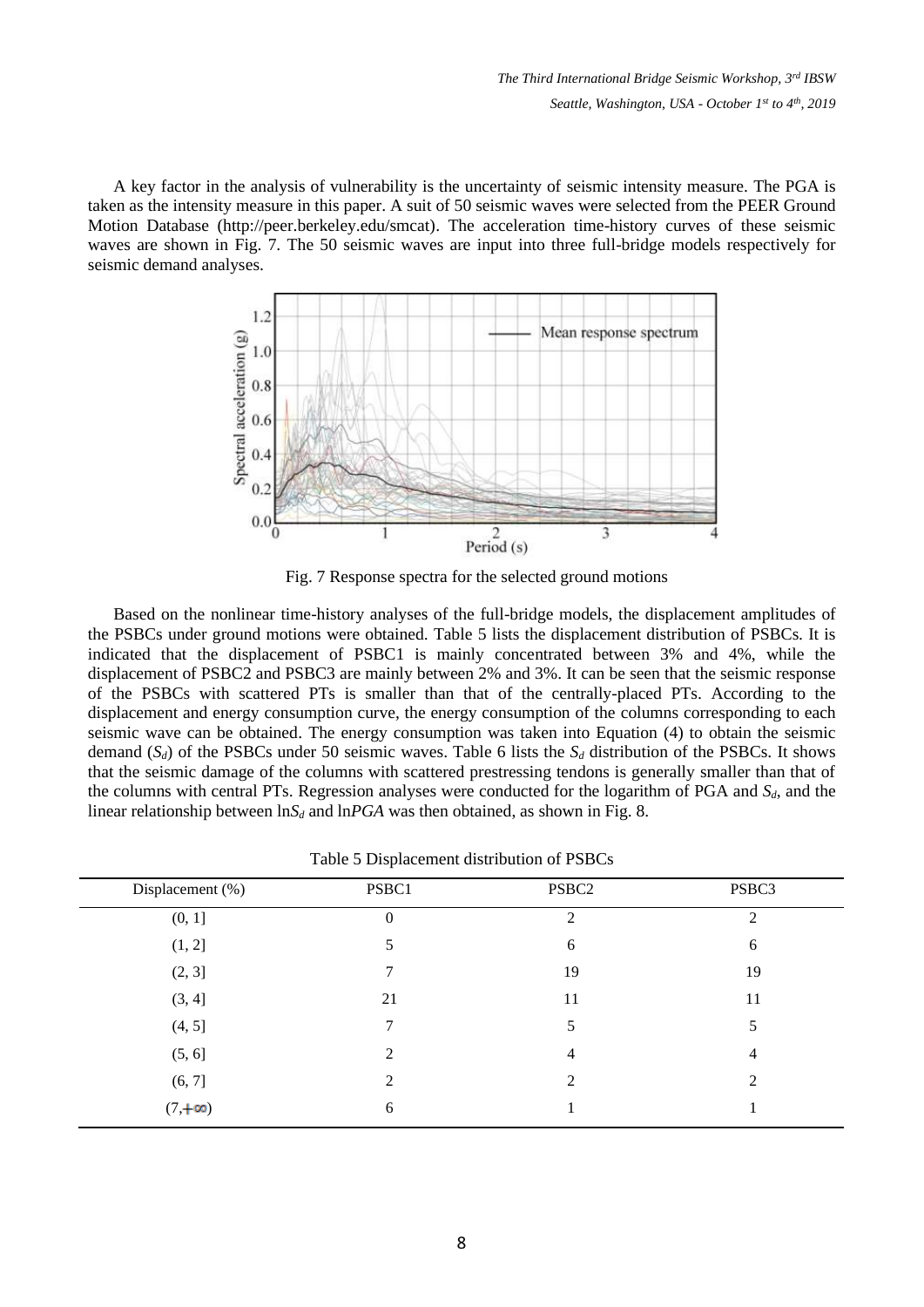| $S_d$            | PSBC1 | PSBC <sub>2</sub> | PSBC3 |
|------------------|-------|-------------------|-------|
| (0, 0.2]         |       | 4                 | 4     |
| (0.2, 0.4]       | 8     | 21                | 22    |
| (0.4, 0.6]       | 14    | 14                | 13    |
| (0.6, 0.8]       | 13    | 6                 | 6     |
| (0.8, 1.0]       | 6     | 3                 | 3     |
| $(1.0, +\infty)$ | 8     | ∍                 |       |

Table 6 *S<sup>d</sup>* distribution of PSBCs



Fig. 8 Probabilistic seismic demand models of PSBCs: (a) PSBC1; (b) PSBC2; and (c) PSBC3

## **4. Fragility curves**

Fig. 9 shows the fragility curves of PSBCs at different damage states. It can be seen from Fig. 9 that the probabilities for reaching each damage states of the column increases with the increase of PGA, and the probabilities at slight damage is the most obvious. Under the same PGA, The more severe the damage to the pier, the smaller the probabilities of occurrence. For PSBC1, the probabilities of slight damage are close to 100% when PGA is greater than 60%, the maximum probabilities of occurrence of moderate and severe damage are both over 80%, and the maximum probability of collapse excedes 60%. For PSBC2, the maximum probabilities, at slight, moderate, severe, and collapse damage states, are 93.1%, 78.9%, 51.7%, and 26.7% respectively, which was significantly lower than PSBC1. The probability of occurrence of four damage states in PSBC3 is lower than PSBC2, which are 91.2%, 64.9%, 46.1%, and 21.8%, respectively.

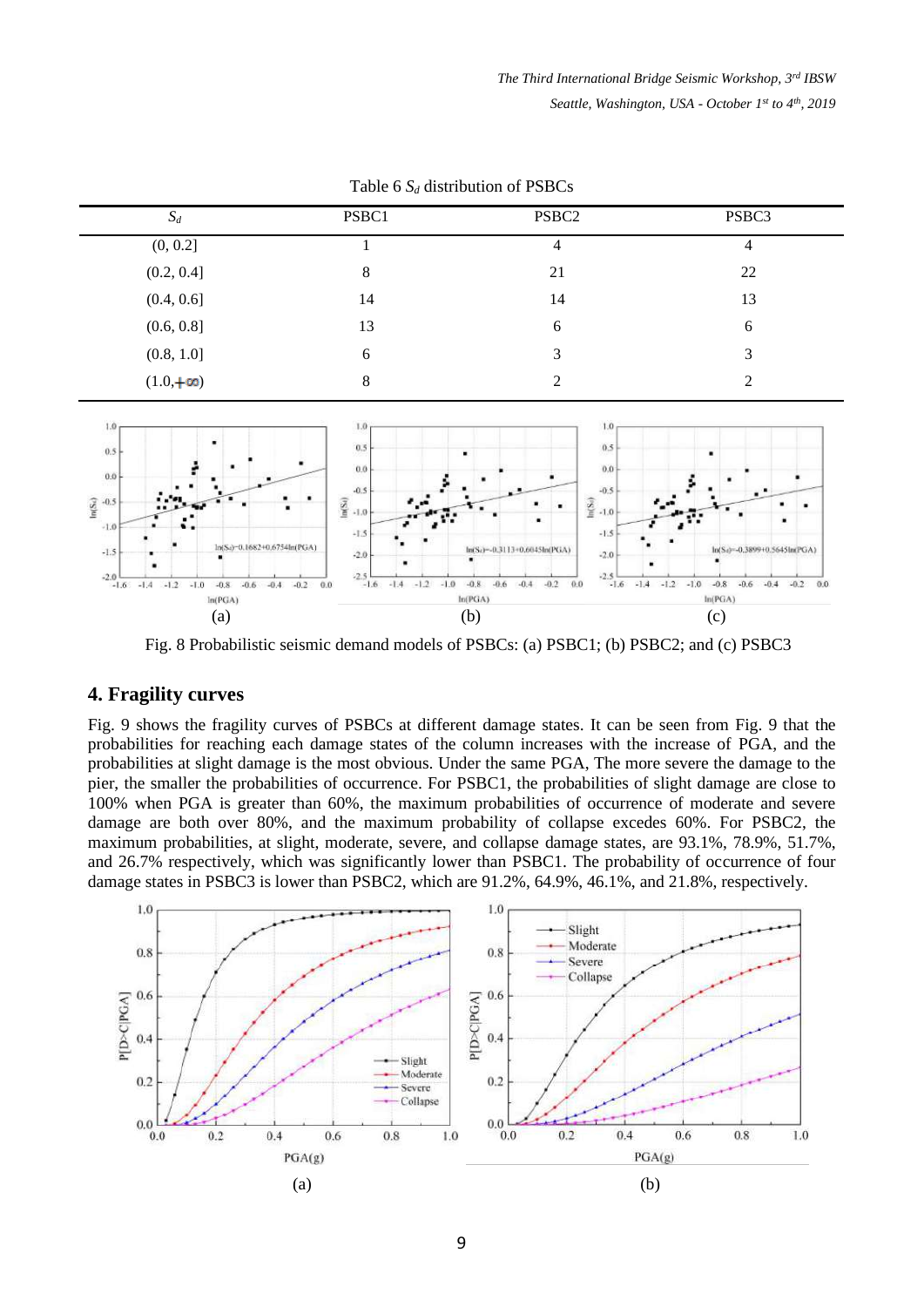

Fig. 9 Fragility curves of PSBCs at different damage states: (a) PSBC1; (b) PSBC2; and (c) PSBC3

Fig. 10 compares the fragility curves of the different PSBCs for each damage state. It is illustrated that the damage probability of PSBC1 are greater than those of PSBC2 and PSBC3 at slight damage state, when the PGA is 0.6 g. The maximum probability of PSBC1 at slight damage state reaches 97.9%, while those of the other two columns are about 80%. The differences in the probabilities of the three columns are obvious at moderate damage state. At moderate damage state, PSBC1 has the largest damage probabilities, followed by PSBC2, and PSBC3. For the severe and collapse damage states, the damage probabilities of PSBC2 and PSBC3 are relatively close, while the damage probabilities of PSBC1 are much greater than those of PSBC2 and PSBC3.

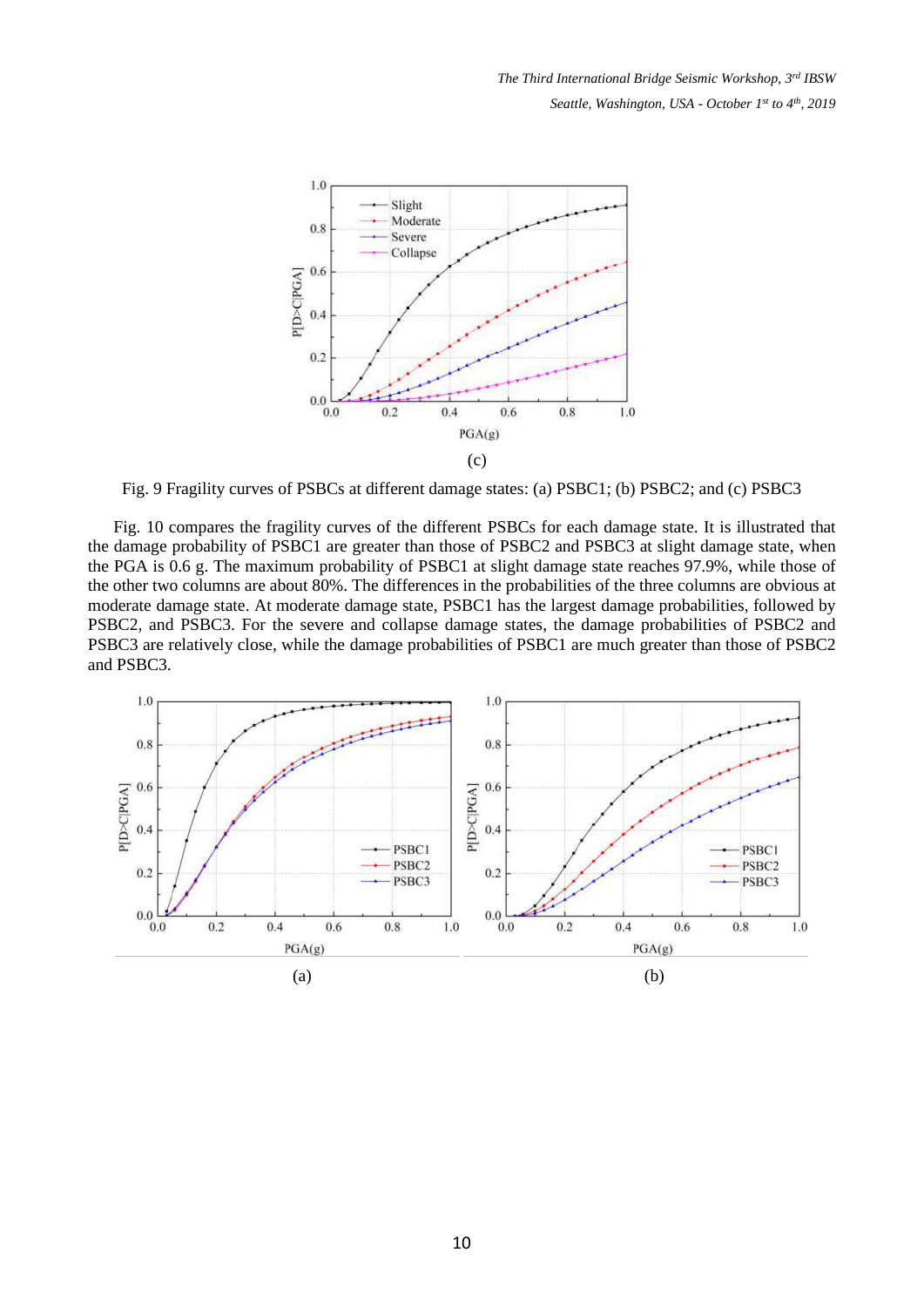

Fig. 10 Comparison of fragility curves of different PSBCs for each damage state: (a) slight damage; (b) moderate damage; (c) severe damgae; and (d) collapes

### **5. Conclusions**

This study investigated the effects of the prestressing arrangement of on the seismic fragility of PSBCs. Three-dimensional finite element models of PSBCs with three different prestressed tendon layouts were developed, and the quasi-static analyses of the PSBCs were carried out to obtain their damage indexes. Nonlinear time-history analysis on the full-bridge models with different PSBCs were conducted. The seismic demand of the PSBCs of the bridges was derived. Finally, the seismic vulnerability curves of the PSBCs with the prestressed tendon arrangements were constructed and analyzed. Following conclusions can be drawn:

(1) The PSBC with centrally-placed prestressed tendons has larger energy dissipation capacity, compared with those with scattered prestressed tondons, while the displacements of the former are relatively greater under ground motions.

(2) The seismic fragilty of the PSBC, with centrally-placed prestressed tendons, is greater than that of the PSBCs with scattered prestressed tondons at four damage states. This indicates that the PSBCs with scattered prestressed tondons tend to be less vulnerable under earthquakes.

(3) The damage exceeding probabilities of the PSBC with two scattered prestressed tendons are significantly larger than that of the PSBC with four scattered prestressed tendons, at moderate damage state. However, the probabilities are close for the two PSBCs at other damage states.

### **6. Acknowledgements**

This study was supported by the National Natural Science Foundation of China (Grant No. 51508276), and the China Scholarship Council (Grant No. 201806845051).

#### **5. References**

- [1] Zhang Y, Fan W, Zhai Y, Yuan W (2019): Experimental and numerical investigations on seismic behavior of prefabricated bridge columns with UHPFRC bottom segments. *Journal of Bridge Engineering*, **24** (8), 04019076.
- [2] Ge JP, Yan XF, Wang ZQ (2017): Seismic performance analysis of tail transit segmental bridge columns with mechanical splices. *Earthquake Engineering and Engineering Dynamics*, **37** (6), 143-153.
- [3] Yang CS, DesRoches R, Padgett JE (2009): Vulnerability curves for a typical california box girder bridge. *Technical Council on Lifeline Earthquake Engineering Conference 2009*, Oakland, USA.